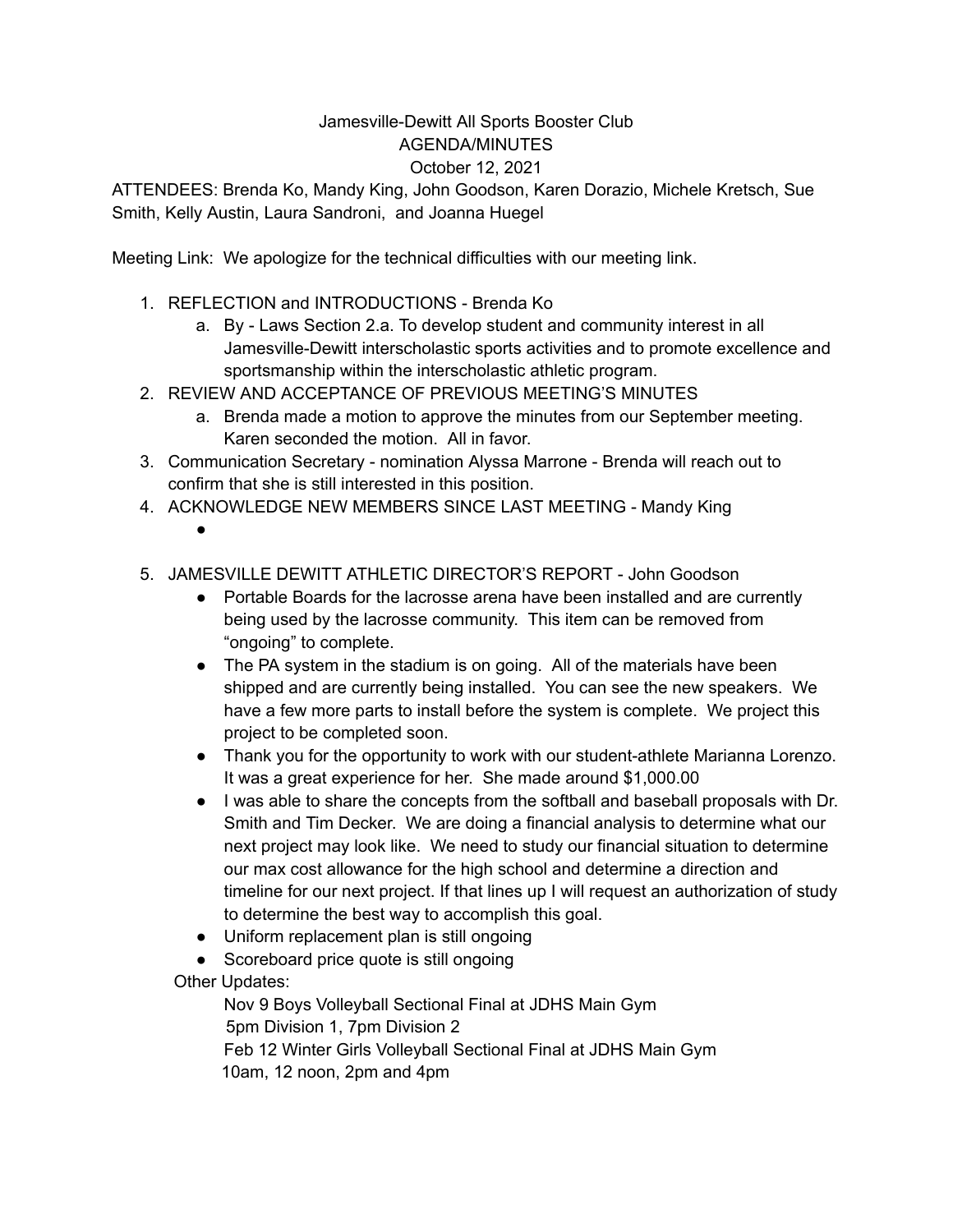- 7th and 8th grade Winter 1 registration is open Girls Volleyball, 7th, 8th, 9th grade Boys Basketball 11/1 to 1/8/22
- JV/V Winter Registrations will open on Saturday, Oct 16th
- **11/15/21: Winter 9th-12th Grade**



- 6. STATUS OF FUNDRAISING and PROJECTS BY INDIVIDUAL TEAMS Mandy King/John Goodson
	- a. COMPLETED THIS ACADEMIC YEAR
		- i. Juvenile Diabetes Research Foundation student athlete Marianna Lorenzo
		- ii. Portable boards for Lacrosse arena
	- b. ONGOING
	- c. NEW/PROPOSED
		- Baseball Turf
		- Girls basketball requests
		- Softball fence project
- 7. STATUS OF BOOSTER CLUB PROJECTS Mandy King/John Goodson
	- a. COMPLETED THIS ACADEMIC YEAR
	- b. ONGOING
		- i. New sound system for stadium (\$35,000)
		- ii. JDMS uniform replacement academic year 2 of  $3$  (\$)
	- c. NEW/PENDING
		- i. Replacement of JDHS main gym scoreboard John Goodson to obtain quote for replacement
- 8. STANDING COMMITTEE REPORTS
	- a. FUNDRAISING ACTIVITIES Benedicte Doran/?Kelly Austin
		- i. Crunch Night fundraiser opportunity can select 1-3 of following options
			- 1. Run a Concession Stand 8-10 volunteers, 3-4 hrs, \$500 or 10% of profits, whichever is greater
			- 2. Ticket sales \$20/ticket keep 50% of sales; if we choose to do #3 below as well, then the first 50 would go towards the chuck a puck minimum.
			- 3. Chuck a Puck if we guarantee 50 tickets sold per #2 above, we can run the chuck a puck table - keep 90% of sales